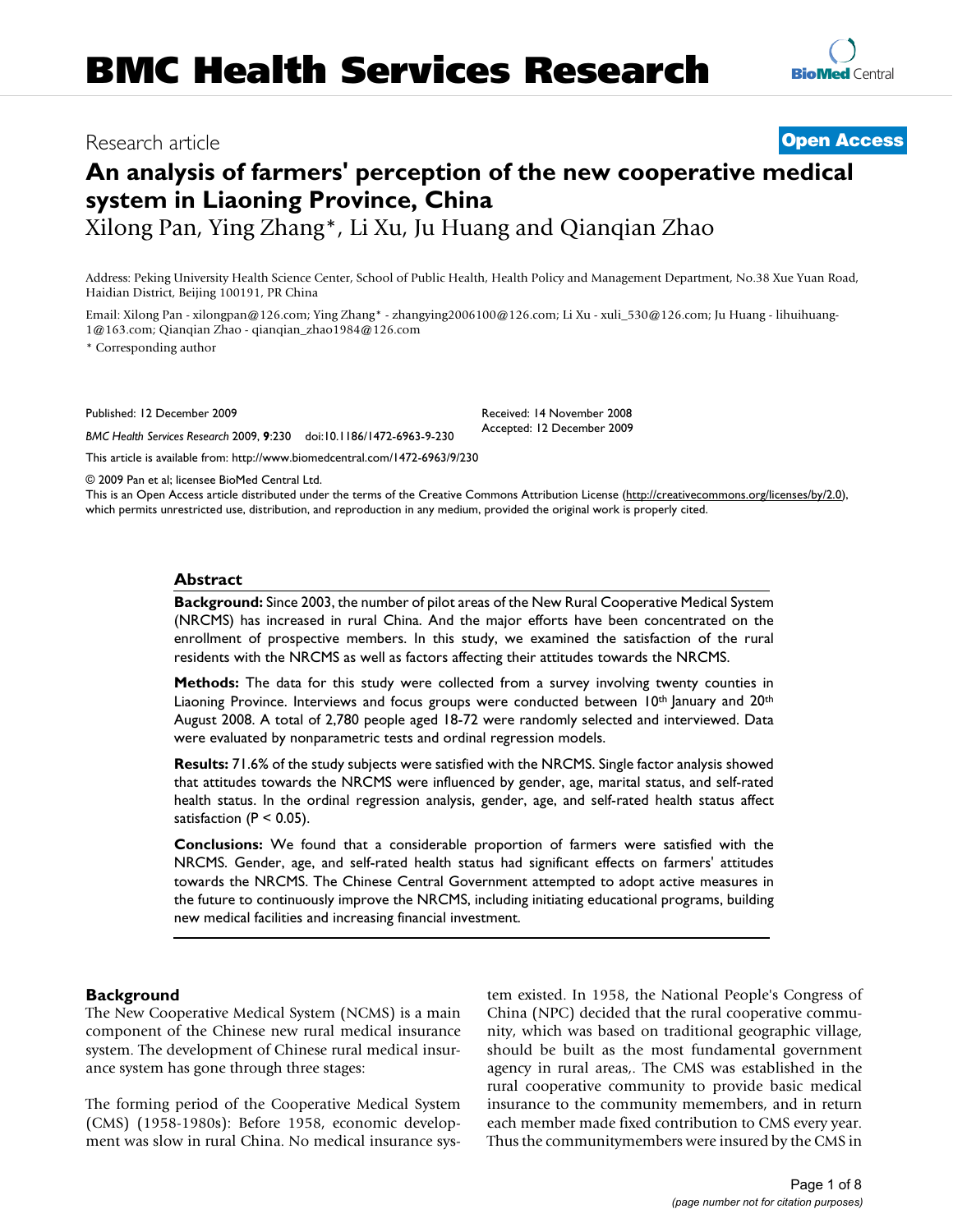case they needed medical care. This system played a significant role in promoting healthcare in rural China. Till the end of 1979, about 90% of administrative villages in China implemented the CMS. The reform and opening up of China changed every aspect of the Chinese society. In the late 1970s, with the collapse of the collective economic power of the rural cooperative communities, the CMS, which mainly depended on collective funding from cooperative communities, disintegrated. In 1985, the CMS could be found in only five percent of administrative villages.

The recession period of the Rural Cooperative Medical System (RCMS) (1990s-2001): Till the early 1990s, the RCMS only existed in villages in Shanghai and southern Jiangsu Provinces still had [\[1\]](#page-6-0). In 1997, the Chinese Central Government started the Rural Cooperative Medical System (RCMS). The system followed the voluntary principle and relied heavily on the contributions of the villages involved and the individual participating farmers. The RCMS premium for each participant was less than 10 Yuan (about 1.5 US dollars) per year. At the same time, the Central Government provided additional 10 Yuan subsidies to each participating farmer who lived in less developed areas, most of which were in central and western regions. The development period of the New Rural Cooperative Medical System (NRCMS) (since 2002): In 2002, the central government noticed the increasing medical costs and thus decided to provide additional financial assistance to help those who lived below the poverty line. While the government continues to emphasize that the premium is individual's responsibility, the policy made useful extension and pave the way for further development [\[2\]](#page-6-1). Compared to the RCMS, the NRCMS had the following characteristics: (1) adoption of principles and methods of modern insurance system; new fundraising, modern compensation and payment mechanisms; (2) voluntary participation; (3) broader coverage; and (4) different implementation with local conditions. The NRCMS was launched in 2,451 rural areas, accounting for 86% of the total, involving 730 million people till the end of 2007. The real funding per capita was 58.8 Yuan and 42.8 billion Yuan in total in 2007. The central government set a goal to extend the coverage of the NCMS to all around China by 2010[\[3\]](#page-7-0).

Current literatures have focused on enrollment issues, applied functions, and various challenges associated with the NCMS [[4-](#page-7-1)[7](#page-7-2)]. Evidence indicates that poor rural residents are unable to afford the NCMS even though the premium is low [\[8\]](#page-7-3). Researches also suggest that reimbursements of extensive medical care (i.e., serious illness) only cover about 20-60% of total inpatient costs and 10-30% of outpatient costs [[9](#page-7-4),[10\]](#page-7-5). Many questions remain unanswered: Do rural people know the existence

of the NCMS and the relevant policies? Do they understand the coverage of the NCMS? What factors affect the enrollment rate? Are beneficiaries satisfied with the NCRMS and are they willing to continue? [[11-](#page-7-6)[13](#page-7-7)]

In this paper, we intend to find the answers to the questions above. Compared to the sample Weihai, a small city in China, surveyed in a previous study [\[14](#page-7-8),[15\]](#page-7-9), this study selects Liaoning Province. This appears to be a more representative sample with not only larger sample size but also developed and less developed areas involved. Tthe findings of the study help to understand the performance of the NCMS, the sustainability and future improvements.

# **Methods**

# *Study sample*

The sample of both focus groups and questionnaires was collected in Liaoning Province, including both developed areas and less developed areas. In 2007, the poverty line in Liaoning Province was defined as 2,000 Yuan, while the average per capita income of the province was 4,773 Yuan. Areas with average income per capita above (below) 2,000 Yuan were regarded as developed (less developed) areas. In our sample 10 villages were randomly selected in each developed and less developed areas respectively and 3,000 people aged 18-72 were involved. Both in-home questionnaire and additional focus groups were conducted between 10th January and 20th August 2008 [\[16](#page-7-10)].

In a typical interview, one expert held the interview and two professionals recorded the conversation, expression and mood of the interviewees throughout the process [[17](#page-7-11)]. Informed consent was obtained from the participants before the interview1.

# *Data collection and measures*

All participants completed a structured questionnaire. The following items were included: socio-demographics(gender, age, education level, marital status), self-rated health status, whether being sick within 2 weeks, and attitudes towards the NCMS. Initially, items of attitudes towards the NCMS consisted of five options: "Very Satisfied" "Satisfied", "Neutral", "Dissatisfied", and "Very Dissatisfied". Our initial descriptive analysis indicated that answers to each extreme were rare. We, therefore, combined "Very Satisfied" and "Satisfied" into "Satisfied". "Dissatisfied" and "very dissatisfied" were integrated into "dissatisfied". In the original questionnaire, occupation was included. We excluded it as all participants were farmers.

#### *Statistical analysis*

There were two sections in the questionnaire: (1) merits of the NCMS (7 items); (2) drawbacks of the NCMS (8 items). The respondents could select one or more items based on their own perception and experience. To be con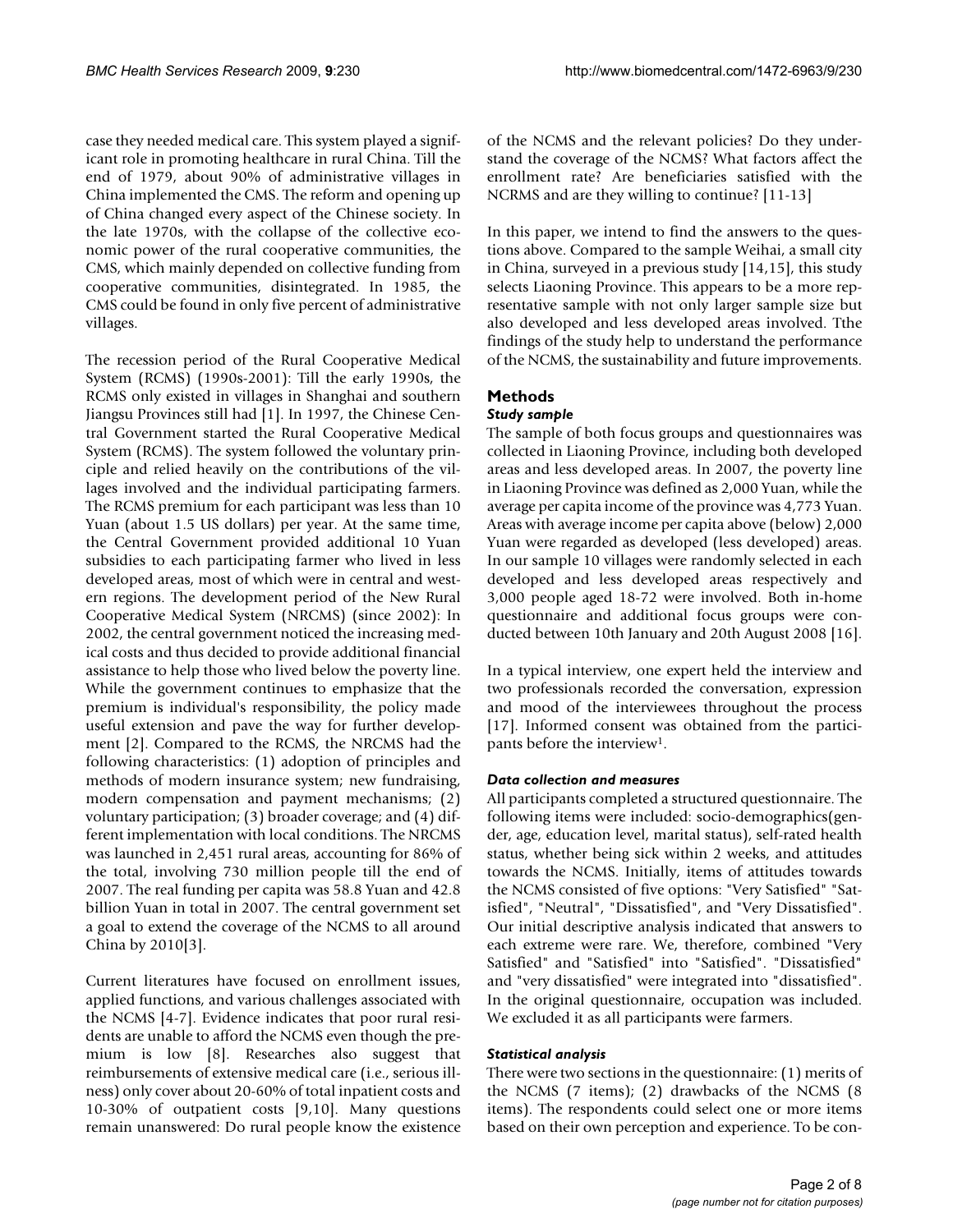sistent in comparison, each item was converted to percentage using the following formula:

$$
A = \Omega / k \tag{1}
$$

Where  $A =$  percentage of a particular item

 $\Omega$  = number of respondents selected the item;

#### k = total number of valid respondents

In order to investigate factors affecting overall satisfaction, we conducted nonparametric tests to compare differences in attitudes towards the NCMS among respondents with different socio-demographic attributes, self-rated health status and whether being sick within two weeks. We applied ordinal regression models to evaluate effects of factors on attitudes towards the NCMS [\[18](#page-7-12)[-20](#page-7-13)]. In the ordinal regression models, dependent variable Y, the respondents' satisfaction of the NCMS was divided into 3 categories (1 as satisfied, 2 as Neutral, 3 as Dissatisfied). The results of nonparametric analysis were substituted into the equation as follows:

The regression equation is:

link 
$$
(\gamma_j(x)) = \theta_j - \beta^T X = \theta_j - (\beta_1 X_1 + \beta_2 X_2 + \dots + \beta_m X_m)
$$
  
(2)

where  $\gamma j(x) = \pi_1(x) + \pi_2(x) + ... + \pi_j(x)$ ,  $\theta_j = \log k_j$ 

 $X_1$  = Gender (male = 1, female = 0);  $X_2$  = Age (younger than 20,  $X_2 = 0$ ; 20-40,  $X_2 = 1$ ; 40-60,  $X_2 = 2$ ;  $X_2 = 3$ , older than 60);

 $X_3$  = marital status (Single = 0, Married = 1, Divorced or widowed  $= 2$ );

 $X_4$  = self-rated health status (Excellent = 0, Good = 1, Poor  $= 2$ , Awful  $= 3$ ).

The study was approved by Peking University Health Science Center Institutional Review Board (No: IRB00001052-T1) and had no violation to human subjects, privacy and community honor.

#### **Results**

A total of 3,000 questionnaires were distributed. 2,780 questionnaires (92.66%) were returned. 26 questionnaires were not fully answered and considered void. In total, 2,754 questionnaires (91.80%) were included in this study.

The basic characteristics of study respondents and their attitudes towards the NCMS were presented in Table [1](#page-3-0). Of the study population, 71.6% were satisfied with the NCMS, 5.3% were not satisfied, and 23.1% expressed neutral attitudes. When asked about the main reason resulting in the dissatisfaction with the NCMS, 70.6% of 782 respondents referred to the low reimbursement rate, while 19.7% complained about poor quality of care, and 9.7% thought other benefits of the NCMS should be included in the future.

Among the study respondents, the ratio of male to female was 0.89 (1263/1491). 76.9% of men and 67.2% of women were satisfied with the NCMS. The difference between men and women was statistically significant (P < 0.05). The difference was also statistically significant among those of different age groups ( $P < 0.05$ ). This difference mostly resulted from the 20~40 group (62.9% satisfied) and the >60 group (80.4%, satisfied). Statistically significant difference was found among those of different marital status ( $P < 0.05$ ). Regarding self-rated health status, those with excellent health had highest satisfaction rate (83.2%). 74.5% with good health were satisfied. So were 70.3% in those with poor health, and 63.7% with awful health. The difference was statistically significant (P < 0.05). Satisfaction rate of the NCMS was unaffected by education level and whether being sick within two weeks in this study. (Table [1,](#page-3-0) Figure [1\)](#page-4-0)

The Study respondents widely acknowledged the NCMS benefits, such as coverage for major diseases, coverage cap, deductibles and compensation rates. They were worried about low compensation rate and poor quality of care. (Table [2\)](#page-5-0)

Ordinal regression model was adopted to test the satisfaction from patients towards the NCRMS. According to the basic assumption of ordinal regression model (Independent variable should contain three or more categories. One or more explanatory variables are included in this model.), the data from our survey were suitable to be conducted in this model. The ordinal regression analysis revealed that gender, age and self-rated health status had large impacts on attitudes towards the NCRMS. However, influences of marital status were insignificant.

#### **Discussion**

#### *(1) Analysis of three factors*

This study found 71.6% of study respondents were satisfied with the NCMS and identified that three factors (gender, age and self-rated health status) were significantly associated with satisfaction.

Gender significantly affects attitudes towards the NCMS. 76.9% of men were satisfied, whereas 67.2% of women were satisfied. Through typical interviews, we understood that men provided the main source of household income,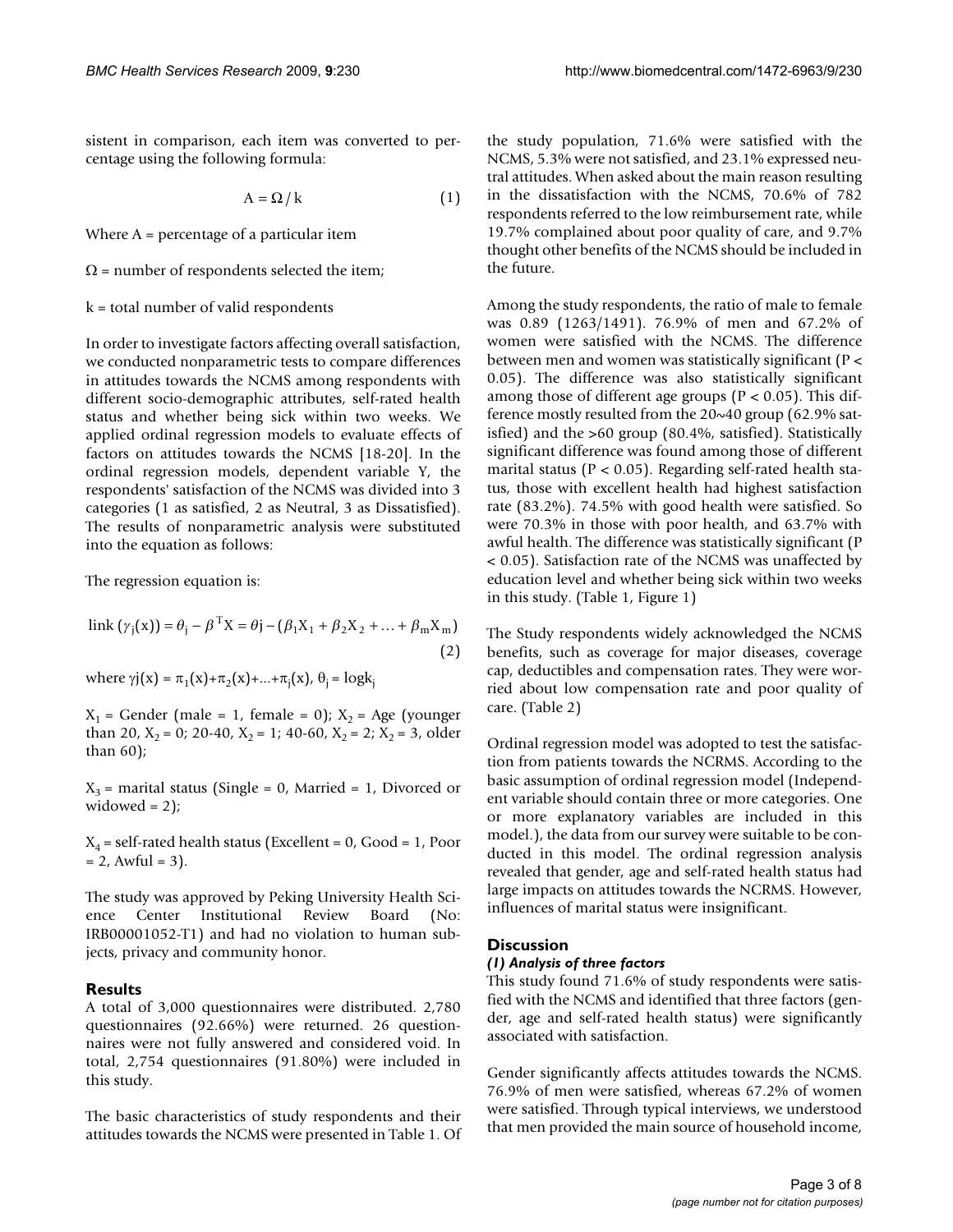| <b>Variables</b>               | Satisfaction (%) | intermediate (%) | dissatisfaction (%) | t-value | $\boldsymbol{\mathsf{p}}$ |
|--------------------------------|------------------|------------------|---------------------|---------|---------------------------|
| Gender                         |                  |                  |                     | $-2.78$ | 0.005                     |
| Male                           | 76.9             | 19.5             | 3.6                 |         |                           |
| Female                         | 67.2             | 24.3             | 8.5                 |         |                           |
| Age(years)                     |                  |                  |                     | 23.59   | 0.000                     |
| $20$                           | 63.8             | 27.4             | 8.8                 |         |                           |
| $20 - 40$                      | 62.9             | 26.7             | 10.4                |         |                           |
| $40 - 60$                      | 74.6             | 19.6             | 5.8                 |         |                           |
| $>60$                          | 80.4             | 13.8             | 5.8                 |         |                           |
| <b>Education level</b>         |                  |                  |                     | 6.73    | 0.187                     |
| Illiterate                     | 74.5             | 18.0             | $7.5$               |         |                           |
| Elementary school              | 70.7             | 22.4             | 6.9                 |         |                           |
| Junior high school             | 70.8             | 22.9             | 6.3                 |         |                           |
| High school graduates or above | 75.2             | 20.4             | 4.4                 |         |                           |
| Marital status                 |                  |                  |                     | 19.77   | 0.000                     |
| Single                         | 70.5             | 20.8             | 8.7                 |         |                           |
| Married                        | 77.4             | 17.3             | 5.2                 |         |                           |
| Divorced or widowed            | 70.9             | 24.7             | 4.4                 |         |                           |
| Self-rated health status       |                  |                  |                     | 17.69   | 0.000                     |
| Excellent                      | 83.2             | 13.7             | 3.1                 |         |                           |
| Good                           | 74.5             | 18.6             | 6.9                 |         |                           |
| Poor                           | 70.3             | 24.3             | $7.4$               |         |                           |
| Awful                          | 63.7             | 25.9             | 10.4                |         |                           |
| Sick within latest two weeks   |                  |                  |                     | $-1.86$ | 0.079                     |
| Yes                            | $70.2$           | 25.4             | 4.4                 |         |                           |
| No                             | 72.4             | 21.9             | 5.7                 |         |                           |

#### <span id="page-3-0"></span>**Table 1: Factors associated with attitudes towards NCMS**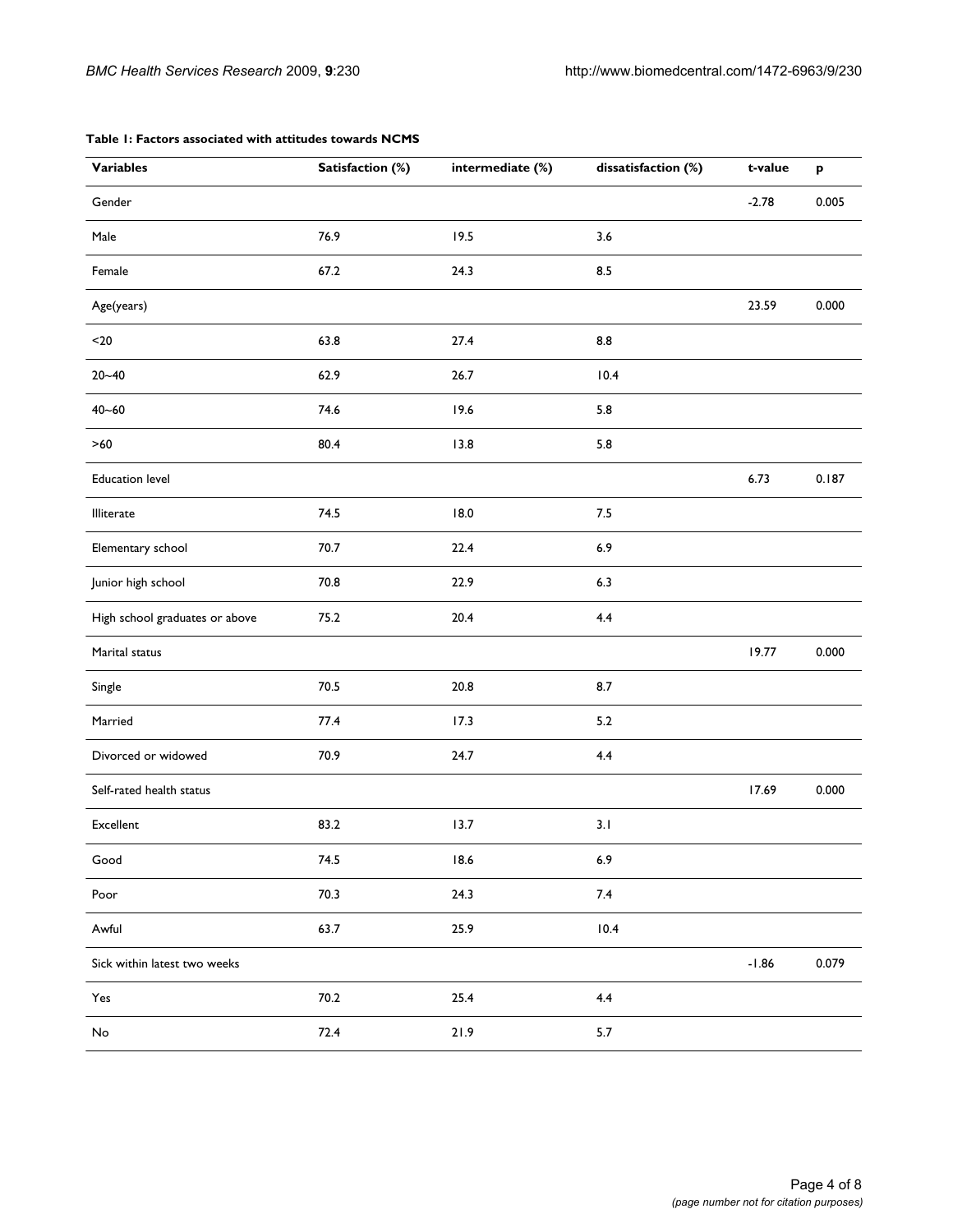<span id="page-4-0"></span>

# **Figure 1 Changes of rural residents' view on NCMS**.

therefore they were engaged in agricultural work as the main labor force in rural areas. However, women were mainly responsible for family daily life. Therefore, the NCMS did not provide immediate benefits to women [[21](#page-7-14)]. Hence the men had a higher rate of recognition and satisfaction with the NCMS.

The study showed that as people got older, satisfaction rate also rose (except the 20-40 age group). This could be explained by the fact that people between 20 and 40 were more economically independent than those in other age groups. The elderly were more likely to be satisfied with the current system since the elderly had the most medical needs, and expected government supports the most, especially when a welfare support system has been available for a long time [\[22,](#page-7-15)[23](#page-7-16)]. Through typical interviews, we understood that as long as the elderly were able to afford the premium and co-payments, they were more likely to be satisfied with the NCMS. It was also not surprising that individuals who thought medical care was expensive tended to be less satisfied with the overall performance of the NCMS. Individuals who were satisfied with the reimbursement procedure of the NCMS were more likely to be satisfied with the overall performance of the NCMS.

Furthermore, self-rated health status played an indispensable role regarding the attitudes towards the NCMS. Compared to those of excellent self-rated health status, respondents with awful self-rated health had lower satisfaction rate. One explanation might be that the NCMS could not completely meet the needs of persons who were in a poor health condition [\[24](#page-7-17)]. Through typical interviews, we understood that though the NCMS could, to some extent, ease patients' economic burdens, it was not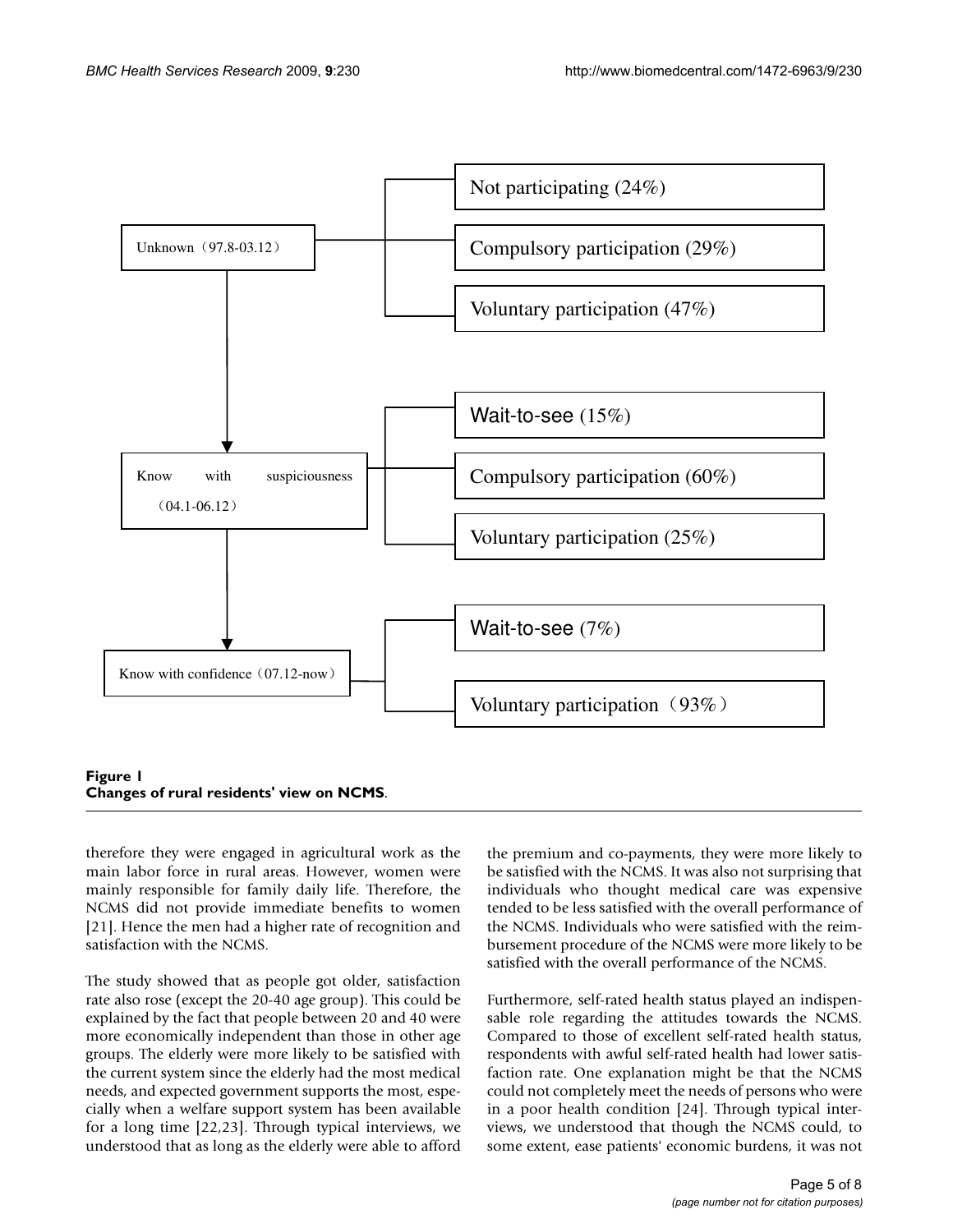| Item                                 | Percent(%) | ranking |
|--------------------------------------|------------|---------|
| Agreement of NCMS                    |            |         |
| Government provides fiscal subsidies | 30.8       | 3       |
| Medical fee is reimbursed            | 52.3       | 2       |
| Treatment is adequate                | 6.8        | 4       |
| Major disease is covered             | 90.2       |         |
| Physician offices are close to home  | 2.6        |         |
| Avoid the doctors raise their rates  | 3.3        | 6       |

#### <span id="page-5-0"></span>**Table 2: Survey of agreement and anxiety of NCMS**

| Major disease is covered                           | 90.2 |                |
|----------------------------------------------------|------|----------------|
| Physician offices are close to home                | 2.6  | 7              |
| Avoid the doctors raise their rates                | 3.3  | 6              |
| Unknown (what is that)                             | 4.4  | 5              |
| Anxiety about NCMS                                 |      |                |
| Farmers have to pay even if they don't use service | 1.5  | 7              |
| Reimbursement rate is too low                      | 25.8 | $\overline{2}$ |
| Claiming procedures are tedious                    | 14.3 | 4              |
| Care is not free                                   | 7.5  | 6              |
| Medicine is ineffective                            | 0.7  | 8              |
| Quality of care is poor                            | 16.7 | 3              |
| Costs on medicine are increasing                   | 11.1 | 5              |
| Policies and Rules are unclear                     | 77.7 |                |

enough to guarantee patients, especially those with catastrophic diseases, to get suitable and timely care without running into financial difficulty. At the same time, hospital expenses were usually reimbursed after patients had paid the full medical costs. So if a patient failed to afford the cost in the first place, he could not even get the necessary medical treatment, not even to mention the reimbursements from the NCMS. The situation was made even worse when those who could not pay the cost in advance were actually those need the NCMS the most. If a certain proportion of expense could be exempted in advance, we anticipated that satisfaction rate would increase.

#### *(2) Farmers ' perception of the NCMS*

When the NCMS was implemented in 2003, most farmers did not know the NCMS and they did not want to participate in the NCMS. Some local government officials for political reasons forced farmers to take part in the NCMS. In recent years, the number of farmers who voluntarily participate in the NCMS has increased, though some people still take a wait-and-see attitude [\[25](#page-7-18)].

The reason of the climbing participation rate was partly due to the increased governmental subsidies. During the in-depth interviews, respondents generally recognized the NCMS policy, even though 77.71% of respondents did not know the detailed regulations of the NCMS. (Table [2\)](#page-5-0).

The study showed that the NCRMS provided inadequate protection against major diseases. Small amount of premium and low government subsidies caused narrow coverage and small reimbursement rate. Once farmers suffered from serious disease and could not afford the medical costs, they would most likely to abandon treatment.

An issue worth emphasizing is that service ability of grassroots hospitals should be strengthened. Due to long-term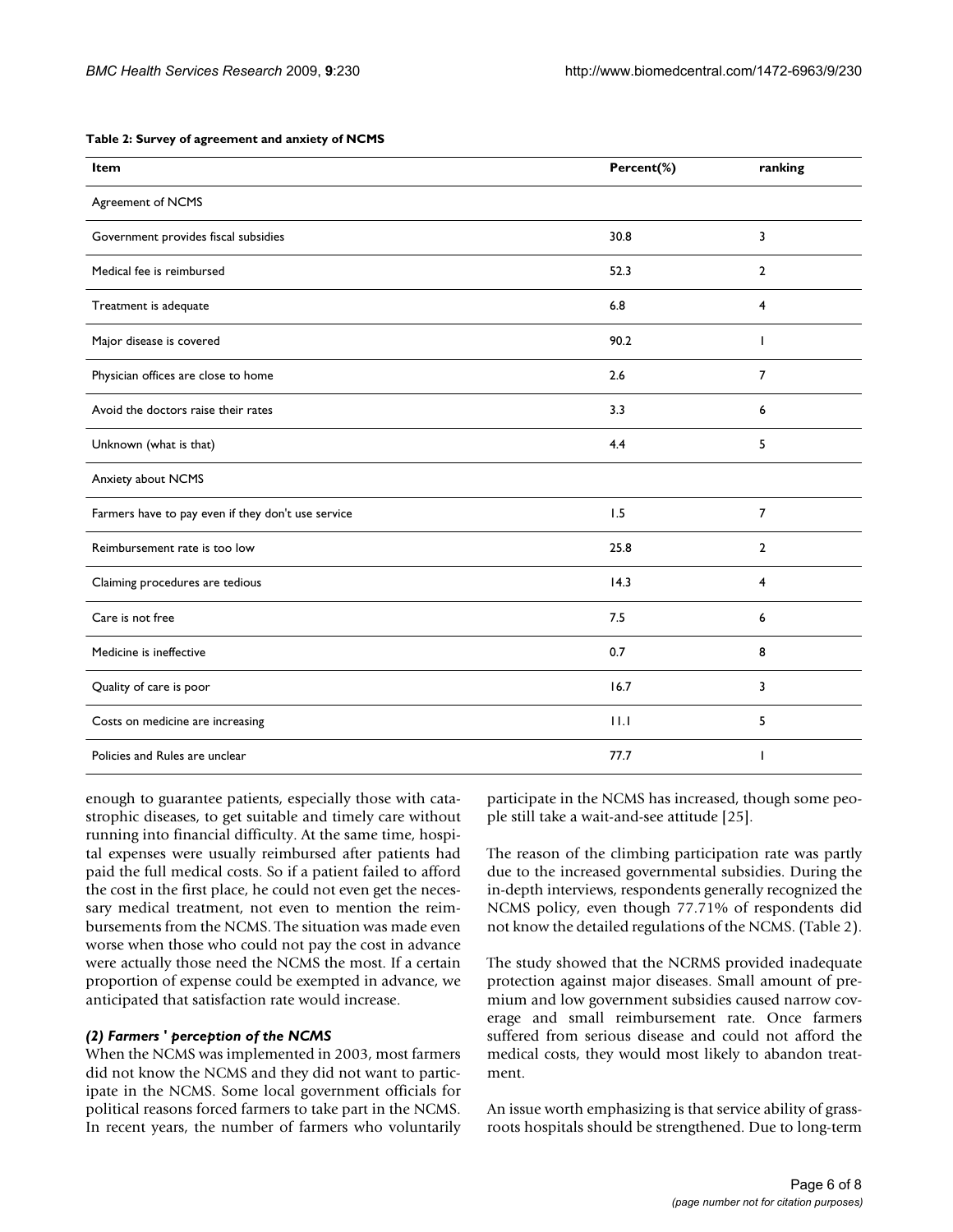insufficient government investments, the infrastructure of rural clinics and township health centers were far from adequate. Medical facilities and equipments were simple. Physicians were lack of proper medical trainings. The medical infrastructure could not meet farmers' medical needs. The quality of care was not warranted.

### *(3) Policy suggestions*

Since the start of the NCMS, more farmers have acknowledged the NCMS and are willing to participate in the NCMS. They know that NCMS policies could bring real benefits. The NCMS would most likely to be successful in the long run with the continuous improvement and more benefits available to farmers.

By 2008, the Chinese government modified fundraising structure and raised reimbursement rate in order to expand the coverage of the NCMS. In the new structure, farmers' premium increased from 10 Yuan to 20 Yuan per year. The governmental subsidies raised to 80 Yuan per capita per year.

Due to asymmetric information of medical care, farmers are in a disadvantaged position; medical care is dominated by physicians and medical institutions. Under the NCMS, medical institutions may tend to provide unnecessary treatments to the patients. Therefore, the administration of the NCMS should be strengthened. The reform of healthcare system must be modified accordingly, including increasing health investments, optimizing health resources allocation, improving qualities of medical care, developing drug delivery system and pricing mechanism in rural China. Medical institutions should adapt themselves to meet the demands of the NCMS and improve medical practice to ensure the quality of care, and protect farmers' legitimate rights.

In rural China, insufficient supply of physicians and inactive adoption of high technology are mainly caused by low incomes of medical staffs and rural medical institutions. As a result, medical staffs with extensive medical trainings are unwilling to work there. State funding should be devoted in rural clinics and township (Commune) health centers, and physicians training should be strengthened.

In order to improve the NCMS steadily and soundly, explicit policies and rules of the NCMS should be established as soon as possible. All these can clarify governments' and medical institutions' responsibility, and provide enough protection for insured farmers. The NCMS shall be ruled, implemented and administrated by law.

This study has one limitation. More women than expected are involved in the sample of this study as more women

than men were available in rural areas when the survey was conducted.

## **Conclusions**

In summary, we found that a considerable proportion of farmers were satisfied with the NCMS. In addition, gender, age, and self-rated health status have large contribution to farmers' attitudes towards the NCMS. These findings will help the chinese central and local governments make future plans to improve the NCMS.

In recent years, the central and local governments have adopted effective measures to improve medical trainings, state health finance and the construction of the NRCMS. The NRCMS still faces lots of challenges, such as poor management of medical institutions in villages and townships, low standard for the medicine catalogues, lack of compensation for severe diseases, insufficient care for peasant workers, complicated claiming procedures and financing of the NCMS. Clearly, until these challenges are successfully met, health care problem of one billion farmers will be alleviated. This is a medical problem, also a social problem, and requires serious governmental consideration at all levels.

## **Abbreviations**

RCMS: Rural Cooperative Medical System; NRCMS: New Rural Cooperative Medical System; NPC: National People's Congress of China.

# **Competing interests**

The authors declare that they have no competing interests.

# **Authors' contributions**

XLP designed and supervised the study, and provided statistical advice throughout the study, YZ analyzed and interpreted data, and drafted the manuscript and finalized writing it, ZW revised the article, others involved in performing the surveys, collected data from the Liaoning Province. All authors read and approved the final version of the manuscript.

#### **Acknowledgements**

The authors are grateful to the support they have received from the China National Development Community Fund Reference # 70801. The authors also thank for the support of the Board of Health and CDC of Liaoning Province. The following investigators participated in this study. Department of health policy and Management of, Peking University Health Science Center, Beijing 100191, P. R. China: Qianqian Zhao, Ju Huang, Li Xu, Fang Zhang, Lingzhong Ma, Nana Zhou, Xiaochuan Wang, Dondjin Xu, Ning Zhuang, Yuping Ma, Mingke Li.

#### **References**

- <span id="page-6-0"></span>1. Hu Li: **The study of the Rural Cooperative Medical System.** Beijing: Economic Science Press, Inc; 2007:59.
- <span id="page-6-1"></span>2. Meng Cuilian: **The study of sustainable development of the Rural Cooperative Medical System.** Beijing: Cinese Economic Press, Inc; 2008:84-96.